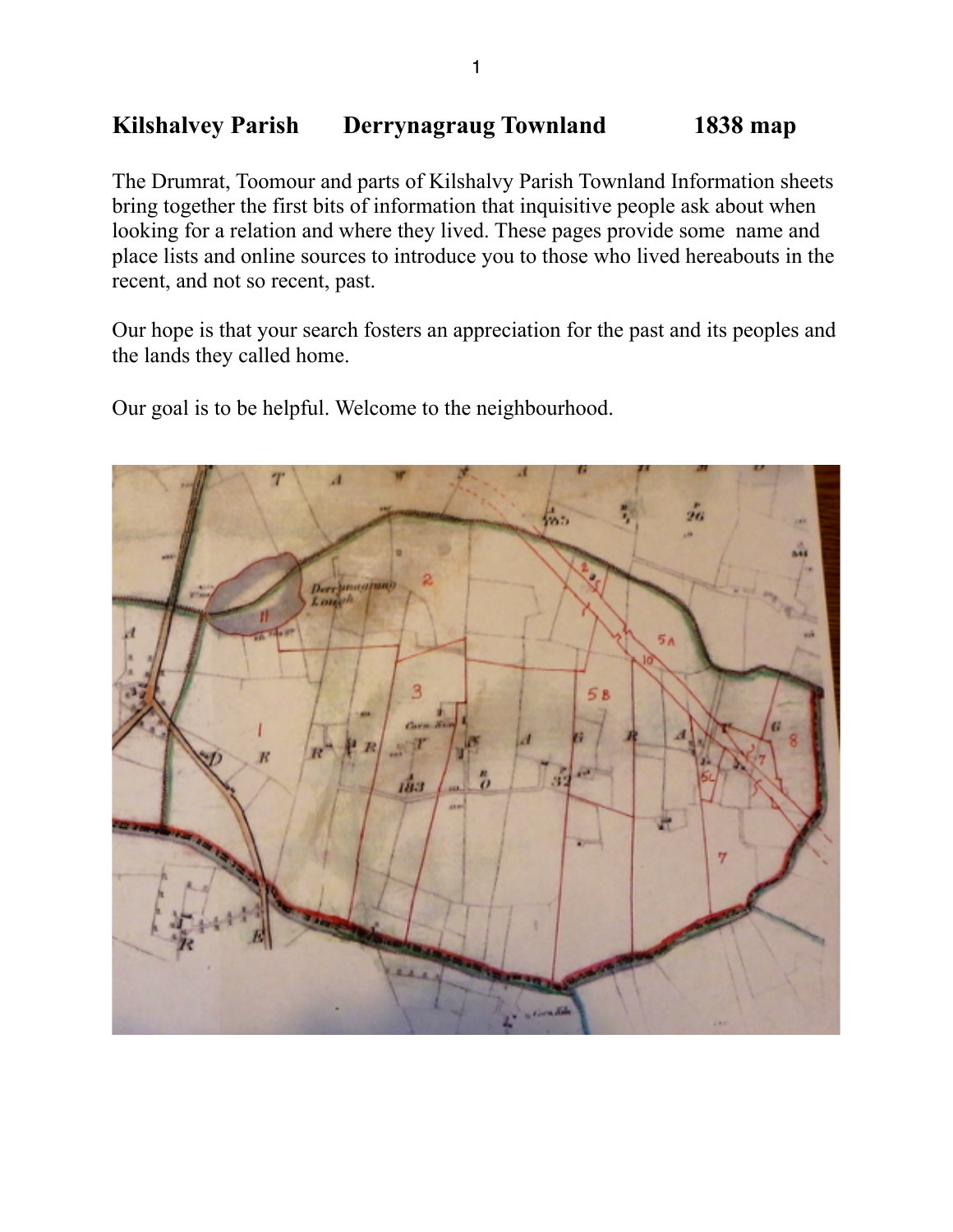The red numbers in the map note the specific Griffith's Valuation (GV) fields/parcels of land. See the GV list for this town land below to match with tenants and owners holding these fields in 1857.

Lands boundaries have been redone since over the years, and of course land has changed hands. Information from the Land and Tenant Rate books at the Valuation Office will be a good source for more information about the people living on and working the land after this 1857 information. See the section below re Valuations.

We begin with the Down Survey of Ireland and other descriptive information about the townland below to get our bearings. Some sheets may contain estate records we were able to locate to give names of tenants early in the 1800s. We move on to the Tithe Applotment listings which tell us the heads of families in the town land in 1833. The Census records of 1901 and 1911 tell us who was in the houses in the townland on Census night. By visiting and searching other web sites, URL addresses provided, you may be able to track people via church records and civil records of births, marriages and deaths. Hint: The more information you have before searching, the better.

# **The Down Survey of Ireland**

Taken in the years 1656-1658, the Down Survey of Ireland is the first ever detailed land survey on a national scale anywhere in the world. The survey sought to measure all the land to be forfeited by the Catholic Irish in order to facilitate its redistribution to Merchant Adventurers and English soldiers. For more information and to view the maps, go to <http://downsurvey.tcd.ie/index.html>and explore the site.

**Townland of DERRYNAGRAUG Down Survey Name:** Coilederganbegg **1641 Owner(s):** [Dunbar, Richard \(Protestant\)](http://downsurvey.tcd.ie/landowners.php#l1=Dunbar,%20Richard) **1670 Owner(s):** [Dunbar, Richard \(Protestant\)](http://downsurvey.tcd.ie/landowners.php#l4=Dunbar,%20Richard) **County:** Sligo **Barony:** Corran **Parish:** Killoshally **Unprofitable land:** 45 plantation acres **Profitable land:** 50 plantation acres

# **The Ordnance Survey Name Book John O'Donovan 1836**

John O'Donovan (1806-1861) led the Ordnance Survey project collecting information about the topography of Ireland. The work was carried out by sundry surveyors' visiting every parish in Ireland. O'Donovan wrote the place name reports based on the data the surveyors collected.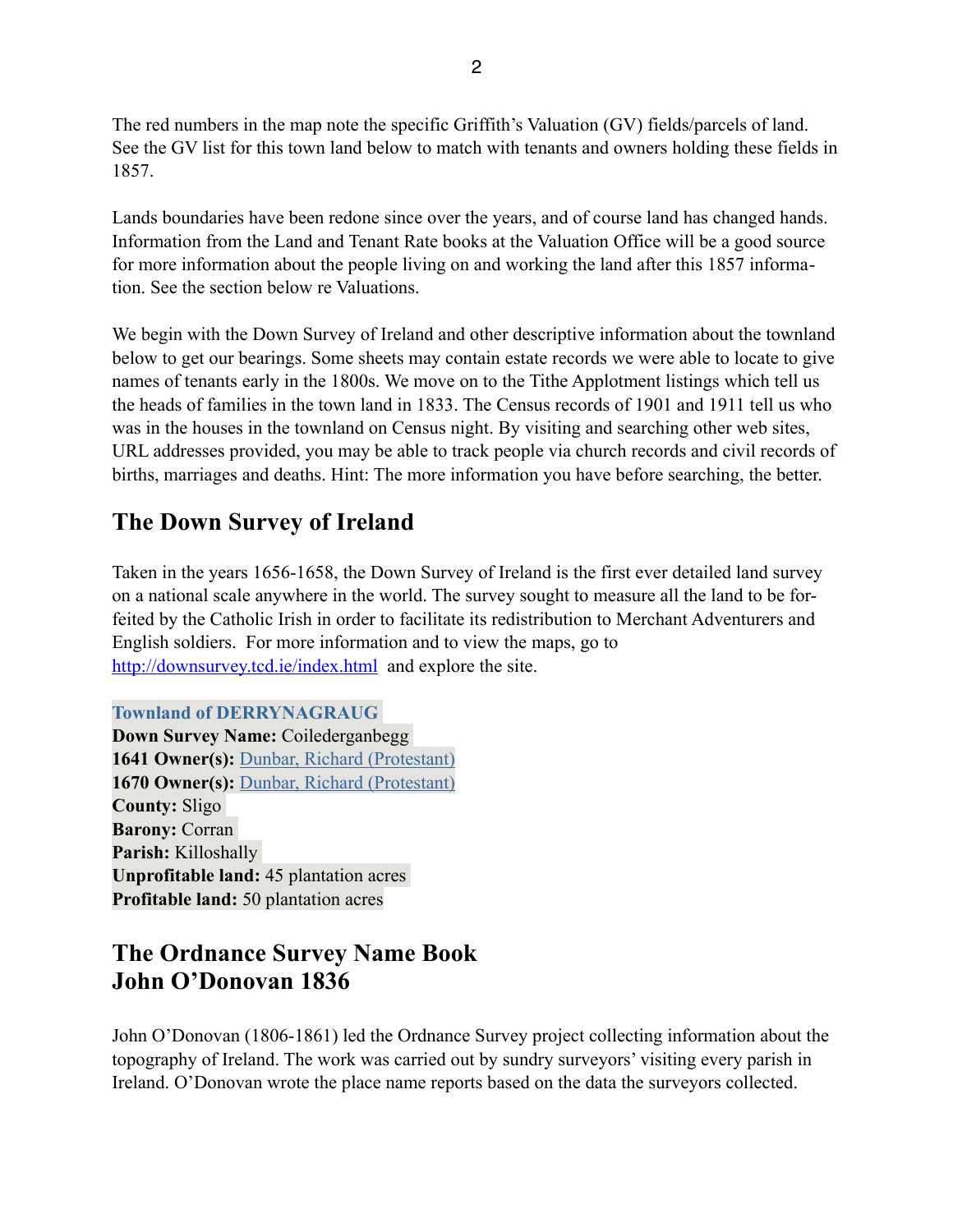[For more information: http://www.askaboutireland.ie/reading-room/history-heritage/irish-ge](http://www.askaboutireland.ie/reading-room/history-heritage/irish-genealogy/what-is-griffiths-valuati/)nealogy/what-is-griffiths-valuati/

**Derrynagraugh.** Doire na grag, doire na ngrag, oak wood of the cackling.

Situated in the E. cornor of the parish, on the E. side of the old road from Gurteen to Ballymote, one and three quarter miles N.E. of the former place. It is bounded on the N. by Taughnamore; on the E. by Kilfree Parish and on the W. by Drumrolla.

This townland contains 183 acres of which 163 are cultivated, 2 of uncultivated, 16 of bog and 2 of water. The proprietor, Edward Cooper Esq. has let it to tenants at will at the yearly rent of 1 pound 1s per acre. County Cess amounts generally to 2/4d per acre. The soil is light intermixed with boulders of lime and sandstone and the general produce are oats, flax and potatoes. The houses of the tenantry are poor stone buildings.

## **Townland Place names**

#### Derrynagraug / **Doire na nGrag (183** — 44)

Derrynagrad, *Co. Map/OSNB;* d. na grag (?gcrag), d na ngrag, 'of the cackling', *OSNB*

This information from **"The Placenames of Corran,"** by Nollaig O Muraile, given in a lecture at the 2008 Ballymote Heritage Weekend.

**Sources cited: Tax.**: Ecclesiastical Taxation, 1306; **F:** Fiants of Tudor Sovereigns (searched selectively); **CPR:** Calendar of Patent Rolls of James I; **Str:** Strafford's Inquisition, 1635 (from Wood-Martin's *Sligo*); **DS:** Down Survey, c 1655 (most citations taken from OSNB); **Cen.:** 'Census' of Ireland, c. 1659; **HMR:** Hearth Money Roll for Co. Sligo, 1665 (ed. MacLysaght); **HD:** Hiberniae Delineatio (al. Petty's Atlas), publ. 1685 (but engraved c 1663); **OSBN**: Ordnance Survey Parish Namebooks, 1837 (consulted - especially for evidence of Irish forms collected from native speakers of the language).

## **Population, landowners and tenants**

## **Population figures for this townland 1841-1901**

|    |       | 1841 1851 1861 1871 1881 1901 |    |     |
|----|-------|-------------------------------|----|-----|
| 92 | 52 72 | 59                            | 53 | -28 |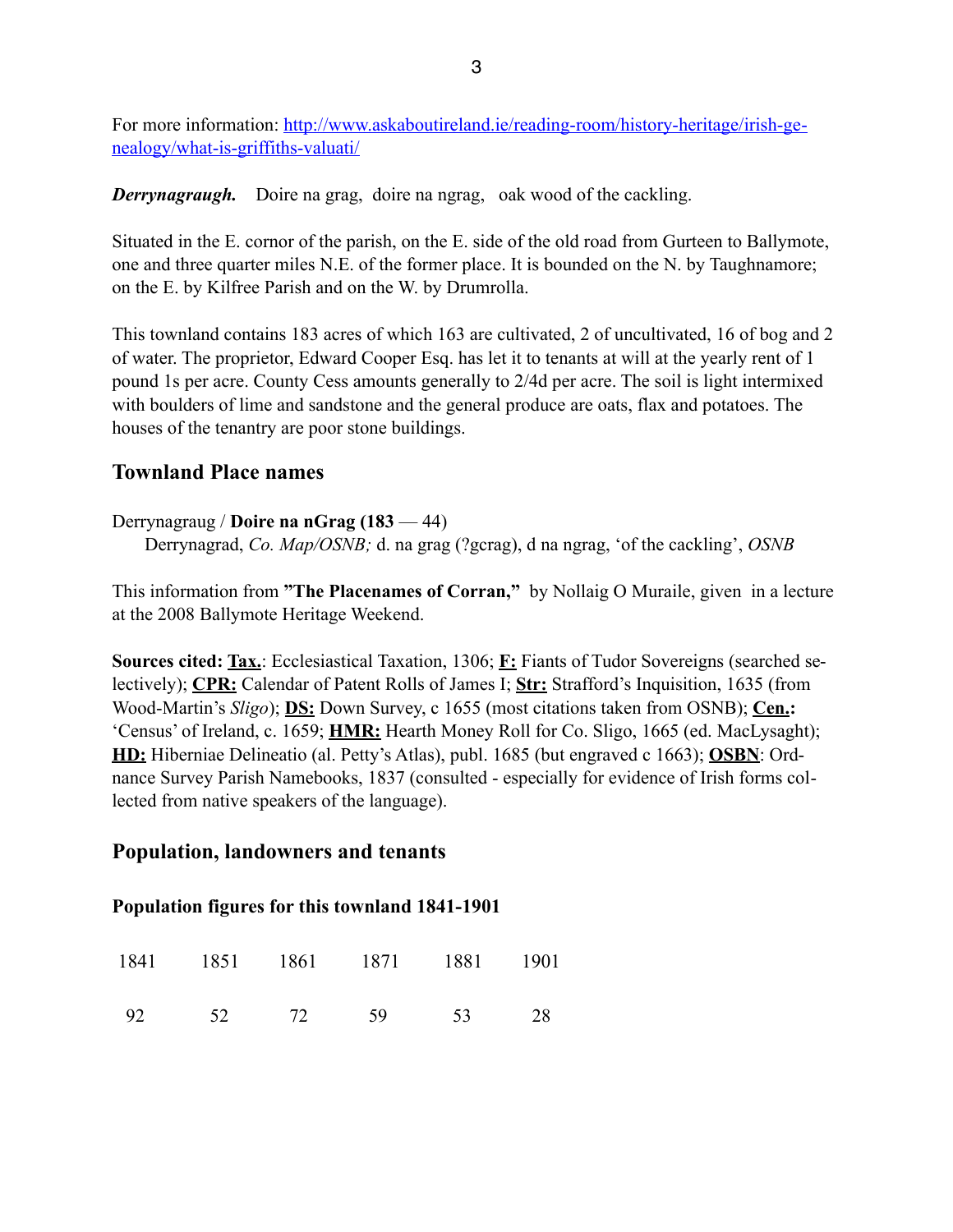# **SLIGO TITHE APPLOTMENT BOOK Parish listings**

Below are the names of heads of families in the Toomour and Drumrat parishes in 1833-4.

The Tithe Applotment Books are records compiled between 1823 and 1837 to determine the amount which occupiers of agricultural holdings over one acre should pay in tithes to the Church of Ireland. We recommend a visit to the sites below for more information.

<http://titheapplotmentbooks.nationalarchives.ie/search/tab/home.jsp> <http://titheapplotmentbooks.nationalarchives.ie/search/tab/about.jsp> <http://titheapplotmentbooks.nationalarchives.ie/search/tab/aboutmore.jsp>

*Derrincyrange TL, Kilshalvy Parish, Co. Sligo, 1834*

[Mcowen,](http://titheapplotmentbooks.nationalarchives.ie/reels/tab//004625686/004625686_00727.pdf) [Jno](http://titheapplotmentbooks.nationalarchives.ie/reels/tab//004625686/004625686_00727.pdf) [Murry,](http://titheapplotmentbooks.nationalarchives.ie/reels/tab//004625686/004625686_00727.pdf) [Anw](http://titheapplotmentbooks.nationalarchives.ie/reels/tab//004625686/004625686_00727.pdf) [Murry,](http://titheapplotmentbooks.nationalarchives.ie/reels/tab//004625686/004625686_00727.pdf) [Jno](http://titheapplotmentbooks.nationalarchives.ie/reels/tab//004625686/004625686_00727.pdf) [Mccormic](http://titheapplotmentbooks.nationalarchives.ie/reels/tab//004625686/004625686_00727.pdf), [Bryan](http://titheapplotmentbooks.nationalarchives.ie/reels/tab//004625686/004625686_00727.pdf) [Duffy,](http://titheapplotmentbooks.nationalarchives.ie/reels/tab//004625686/004625686_00727.pdf) [Martin](http://titheapplotmentbooks.nationalarchives.ie/reels/tab//004625686/004625686_00727.pdf) [Mccormic](http://titheapplotmentbooks.nationalarchives.ie/reels/tab//004625686/004625686_00727.pdf), [Chas](http://titheapplotmentbooks.nationalarchives.ie/reels/tab//004625686/004625686_00727.pdf) [Raferty, Patk](http://titheapplotmentbooks.nationalarchives.ie/reels/tab//004625686/004625686_00727.pdf) [Keony, Patk](http://titheapplotmentbooks.nationalarchives.ie/reels/tab//004625686/004625686_00727.pdf) [Dogherty,](http://titheapplotmentbooks.nationalarchives.ie/reels/tab//004625686/004625686_00727.pdf) [Owen](http://titheapplotmentbooks.nationalarchives.ie/reels/tab//004625686/004625686_00727.pdf) [Mcconnic,](http://titheapplotmentbooks.nationalarchives.ie/reels/tab//004625686/004625686_00727.pdf) [Chas](http://titheapplotmentbooks.nationalarchives.ie/reels/tab//004625686/004625686_00727.pdf) [Casey, Thos](http://titheapplotmentbooks.nationalarchives.ie/reels/tab//004625686/004625686_00727.pdf) [Dogherty,](http://titheapplotmentbooks.nationalarchives.ie/reels/tab//004625686/004625686_00727.pdf) [Edwd](http://titheapplotmentbooks.nationalarchives.ie/reels/tab//004625686/004625686_00727.pdf) [Kilmartin,](http://titheapplotmentbooks.nationalarchives.ie/reels/tab//004625686/004625686_00727.pdf) [Matw](http://titheapplotmentbooks.nationalarchives.ie/reels/tab//004625686/004625686_00727.pdf) [Dyer,](http://titheapplotmentbooks.nationalarchives.ie/reels/tab//004625686/004625686_00727.pdf) [Patrick](http://titheapplotmentbooks.nationalarchives.ie/reels/tab//004625686/004625686_00727.pdf)

More information may be found at the National Archives Genealogy Website. Access the Census [Records for 1901 and 1911 and many other informative sites at http://www.genealogy.nation](http://www.genealogy.nationalarchives.ie)alarchives.ie

## **Parish Online Resources**

Diocese of Achonry | County of Sligo Variant forms of parish name: Keash [includes townlands] in Drumrat and Toomour]

This website contains images from the National Library of Ireland's collection of Catholic parish register microfilms. The registers contain records of baptisms and marriages from the majority of Catholic parishes in Ireland and Northern Ireland up to 1880. Go to <http://registers.nli.ie/about> These are incomplete but you may be surprised!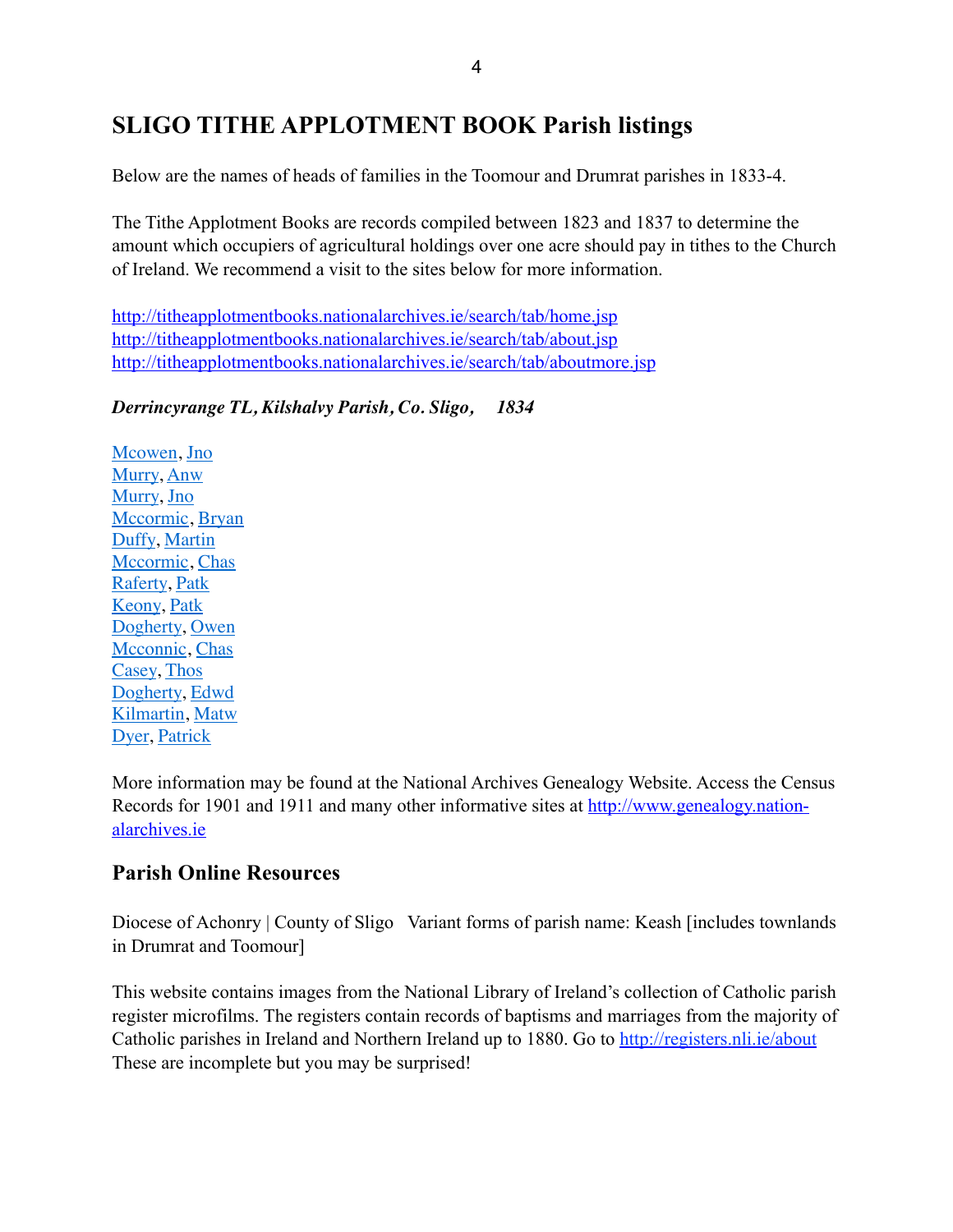[Other online resources for other denominations may be found at https://www.familysearch.org/](https://www.familysearch.org/wiki/en/County_Sligo,_Ireland_Genealogy#Church_Records) wiki/en/County Sligo, Ireland Genealogy#Church Records

## **Griffith's Valuation 1857** County of Sligo, Barony of Corran, Union of Boyle

Griffith's Valuation is the name given to the Primary Valuation of Ireland, a property tax survey carried out in the mid-nineteenth century. The survey involved the detailed valuation of every taxable piece of property and published county-by-county between 1847 and 1864.

The information with tenant and owner names for this town land is below. You can see the rest by going to the page on the GV site.

#### Explore Griffith's Valuation online at these sites:

<http://www.askaboutireland.ie/griffith-valuation/index.xml>

<http://www.askaboutireland.ie/reading-room/history-heritage/irish-genealogy/>

[http://www.askaboutireland.ie/reading-room/history-heritage/irish-genealogy/what-is-griffiths](http://www.askaboutireland.ie/reading-room/history-heritage/irish-genealogy/what-is-griffiths-valuati/)valuati/

Looking for more about properties? See the Valuation's Office web site at http://www.valoff.ie/en/Archives Genealogy Public Office/

Follow the links. Some material is online, other information is digitized at their office to view.

#### **Derrynagrang TL** Page 53 (*Ord. S.* 44)

| Tenant         |                         | Owner                   | Holding                 |  |  |
|----------------|-------------------------|-------------------------|-------------------------|--|--|
|                |                         |                         | Land, house and offices |  |  |
| 1 <sub>a</sub> | <b>Bridget Rafferty</b> | Edward J. Cooper        | Land, house and offices |  |  |
| b<br>-         | Patrick Dyer            | <b>Bridget Rafferty</b> | House                   |  |  |
| 2a             | James Irwin             | Edward J. Cooper        | Land and herd's home    |  |  |
| 3a             | Patrick Duffy           | Same                    | Land and herd's home    |  |  |
| 4 a            | Michael Kilmartin       | Same                    | Land and house          |  |  |
| - b            | John Breheny            | Michael Kilmartin       | Garden and House        |  |  |
| 5a             | Matthew Kilmartin       | Edward J. Cooper        | Land, house and offices |  |  |
| 6              |                         |                         | Land                    |  |  |
| 7 $a$ }        | Mark Duffy              | Same                    | Land, house and offices |  |  |
| 8              | Edward J. Cooper        | In fee                  | Land                    |  |  |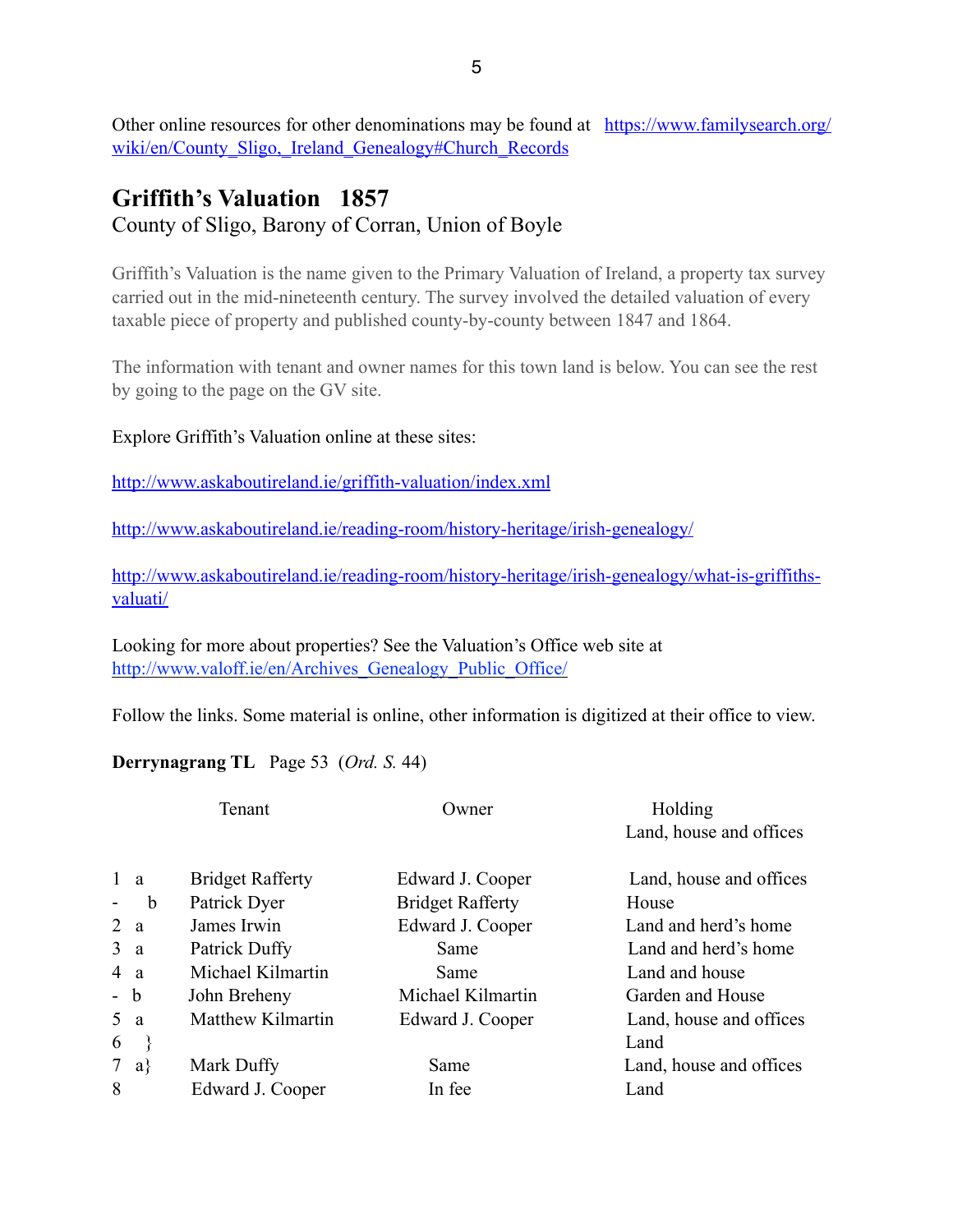| 9 a | James McCormack | Edward J. Cooper | Land, house and offices |
|-----|-----------------|------------------|-------------------------|
|     |                 |                  |                         |

# **Census of Ireland**

Census pages may be accessed through The National Archives of Ireland.

This is the home page: <http://www.census.nationalarchives.ie>

We recommend reading the information available to become familiar with the records. We only provide names, ages and the briefest of other information. The Census pages has more about individuals and families and their houses and land.

## **Ireland Census 1901**

#### **Co. Sligo Derrynagraug TL, Kilshalvey Parish, DED Kilshalvey, Boyle Poor Law Union**

Occupants and houses (private dwellings/buildings). Ages as given in Census.

| <b>House 1</b>                         |                                                |                            |                                                      | Stone Thatch 3 rooms 4 Outbuildings                                                                           |                   |
|----------------------------------------|------------------------------------------------|----------------------------|------------------------------------------------------|---------------------------------------------------------------------------------------------------------------|-------------------|
| Gilmartin                              | William 33                                     |                            |                                                      | Head of family Farmer<br>Margaret Mary 34 Wife National Teacher<br>Bridget 70 Mother Widow Born Co. Roscommon |                   |
| <b>House 2</b>                         | Stone Thatch                                   |                            |                                                      | 2 rooms 3 Outbuildings                                                                                        |                   |
| Rafferty                               | Patrick<br>Norah<br>Bessy 28<br>Jas<br>Ellen   | 66<br>60<br>26<br>22       | Wife<br>Son                                          | Head of family Farmer<br>Daughter Dressmaker Not married<br>Farmer<br>Daughter Seamstress                     | $\epsilon$<br>C C |
| House 3                                | Stone                                          | Slate                      | 3 rooms                                              | 4 Outbuildings                                                                                                |                   |
| Taylor<br>Shaw<br>Shaw<br>Foy<br>Woods | Mary Anne<br>Eliza<br>James<br>Rebecca<br>John | 58<br>52<br>32<br>61<br>15 | <b>Sister</b><br>Nephew<br><b>Visitor</b><br>Servant | Head of family Farmer Widow<br>Visitor<br>Widow<br>$\epsilon$<br>Not married<br>$\epsilon$                    |                   |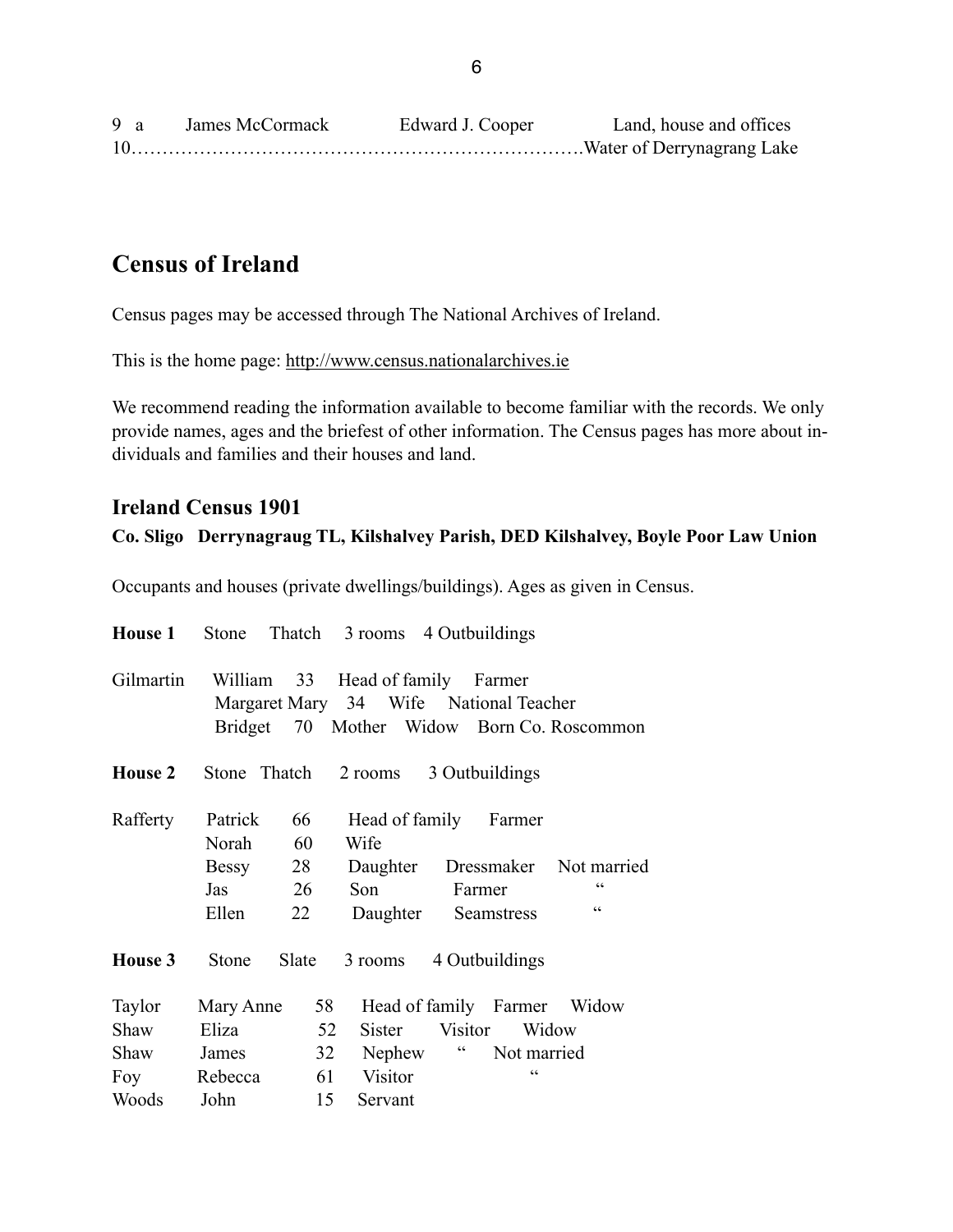**House 4** Stone Thatch 2 rooms 3 Outbuildings Family name spelling Gilmartin on From B

| Kilmartin |                                                        |                |                    |         |                               |  | Mathew 28 Head of family Farmer Not married             |
|-----------|--------------------------------------------------------|----------------|--------------------|---------|-------------------------------|--|---------------------------------------------------------|
|           |                                                        |                | Kathleen 22 Sister |         |                               |  | Seamstress Not married                                  |
|           | <b>House 5</b> Stone Thatch 2 rooms 2 Outbuildings     |                |                    |         |                               |  |                                                         |
| Duffy     | Michael 58                                             |                |                    |         | Head of family Farmer Married |  |                                                         |
|           | Margaret 45                                            |                | Wife               |         |                               |  |                                                         |
|           | Mark                                                   | 21             | Son                | Laborer |                               |  |                                                         |
|           | Kat 19                                                 |                |                    |         | Daughter Seamstress           |  |                                                         |
|           | Ann                                                    | 17             | $\epsilon$         |         | $\epsilon$                    |  |                                                         |
|           | Michael 8                                              |                | Son                |         | Scholar                       |  |                                                         |
|           | James                                                  | $\overline{4}$ | Son                |         |                               |  |                                                         |
|           | <b>House 6</b> Stone Thatch 2 rooms 2 Outbuildings     |                |                    |         |                               |  |                                                         |
|           |                                                        |                |                    |         |                               |  | McCormack Bridget 54 Head of family Widow Farmer's wife |
| Gunning   |                                                        |                | Annie 12 Niece     |         | Scholar                       |  |                                                         |
|           | House 7 Stone Thatch 2 rooms 2 Outbuildings            |                |                    |         |                               |  |                                                         |
| Regan     | James 36 Head of family Farmer<br>Margaret 39 Wife     |                |                    |         |                               |  |                                                         |
|           | <b>House 8</b> Stone Thatch 1 room No Outbuildings     |                |                    |         |                               |  |                                                         |
| Rushe     | Patrick 50 Head of family Agricultural Laborer<br>Kate | 60             | Wife               |         |                               |  |                                                         |

## **Ireland Census 1911 Co. Sligo Derrynagraug TL, Kilshalvey Parish, DED Kilshalvey, Boyle Poor Law Union**

Occupants and houses (private dwellings/buildings). Ages as given in Census.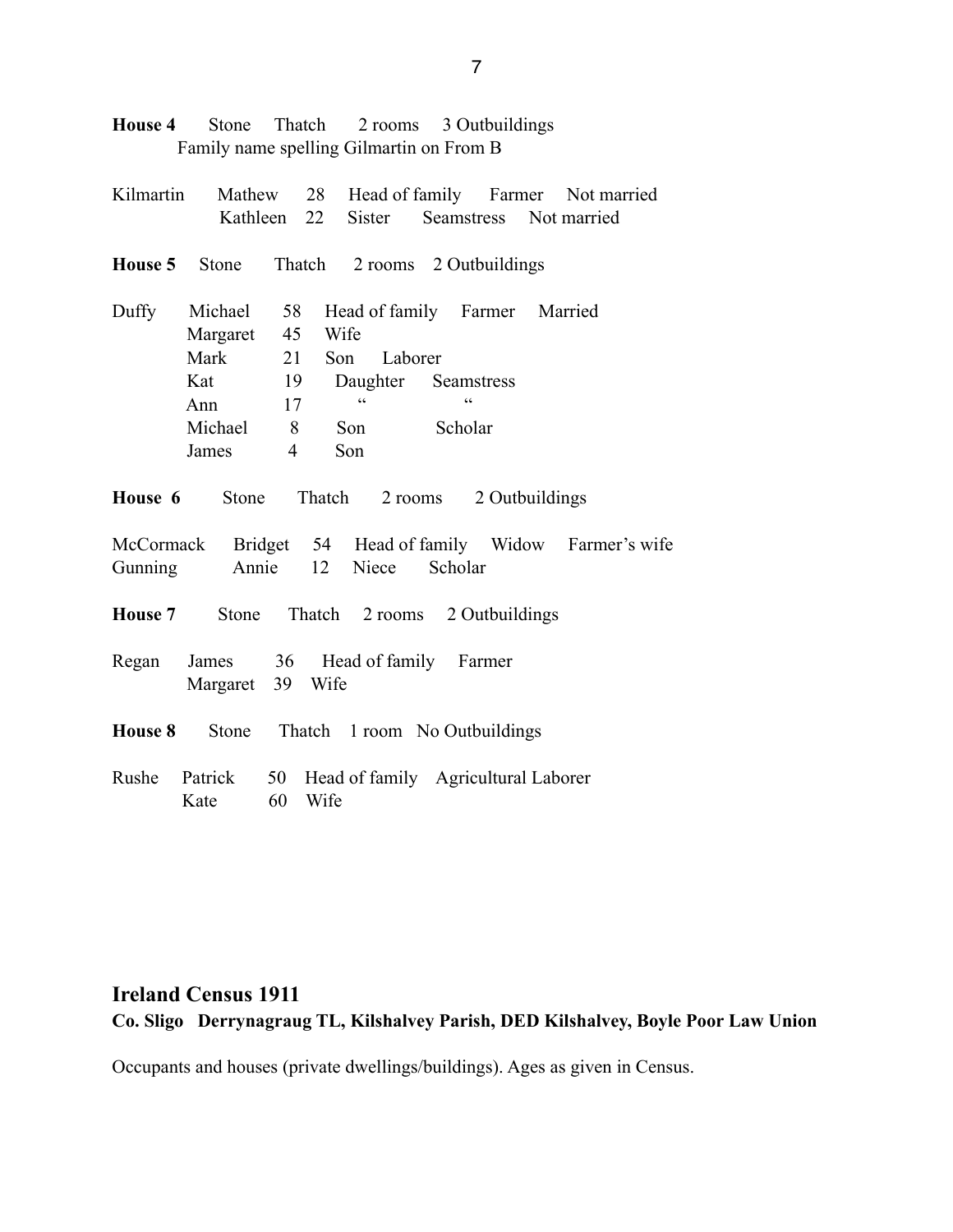| Rafferty               | Hanoria<br><b>Bridget</b><br>Thomas<br>James           | 75<br>45<br>43<br>41       | Herd<br>Daughter<br>Son<br>Son                                                                                                                        | Farmer<br>$\zeta \, \zeta$<br>$\pmb{\zeta}$ $\pmb{\zeta}$ | Widow           | All siblings single                                                     |
|------------------------|--------------------------------------------------------|----------------------------|-------------------------------------------------------------------------------------------------------------------------------------------------------|-----------------------------------------------------------|-----------------|-------------------------------------------------------------------------|
|                        | Ellen<br>John<br>Nicholas                              | 37<br>35<br>39             | Daughter<br>Son<br>Son                                                                                                                                | National School Teacher<br>Roman Catholic Clergyman       |                 |                                                                         |
|                        | House 2 Stone                                          |                            |                                                                                                                                                       |                                                           |                 | Thatched 2 rooms No Outbuildings Landholder is James Regan.             |
| Regan                  | James                                                  |                            | 45 Head of family Farmer<br>Margaret 67 Wife Married 19 years                                                                                         |                                                           |                 |                                                                         |
| House 3                | Stone                                                  |                            |                                                                                                                                                       |                                                           |                 | Thatch 2 rooms 3 Outbuildings Landholder is William Gilmartin.          |
| Gilmartin              | William<br><b>Bridget</b>                              |                            | 40 Head of family<br>80<br>Mother<br>Margaret M 44 Wife Nat'l Teacher<br>Married 13 years w 1 child born $&$ still living<br>Mary Kathleen 4 Daughter |                                                           | Farmer<br>Widow |                                                                         |
| <b>House 4</b>         |                                                        |                            |                                                                                                                                                       |                                                           |                 | Stone Thatch 2 rooms 3 Outbuildings [sic] Mark Gilmartin is landholder. |
| Mullen                 | Kilmartin [sic] Matthew                                | Mary                       | 46<br>43<br>Wife                                                                                                                                      | Head of family Farmer<br>Seamstress                       |                 | Married 8 years w 4 children born and 2 still living                    |
| Kilmartin<br>Kilmartin |                                                        | Patrick<br><b>Bridget</b>  | Son<br>$\tau$<br>5 <sup>5</sup><br>Daughter                                                                                                           | Scholar                                                   |                 |                                                                         |
|                        | <b>House 5</b> Stone Thatch                            |                            |                                                                                                                                                       |                                                           |                 | 2 rooms 1 Outbuilding Landholder is Bridget McCormack.                  |
| McCormack<br>Cryan     |                                                        | <b>Bridget</b><br>Agnes    | 73<br>12<br>Visitor                                                                                                                                   | Head of family                                            | Farmer          | Widow                                                                   |
| House 6                | Stone                                                  | Thatch                     |                                                                                                                                                       |                                                           |                 | 2 rooms 2 Outbuildings Landholder is Michael Duffy.                     |
|                        | Duffy Michael<br>Margaret<br>Michael<br>Annie<br>James | 76<br>68<br>19<br>21<br>14 | Head of family<br>Son<br>Daughter<br>Son<br>Scholar                                                                                                   | Farmer<br>All siblings probably single                    |                 | Wife Married 39 years w/ 6 children born $& 5$ still living             |

**House 1** Stone Slate 2 rooms 5 Outbuildings Landholder is Hanoria Rafferty